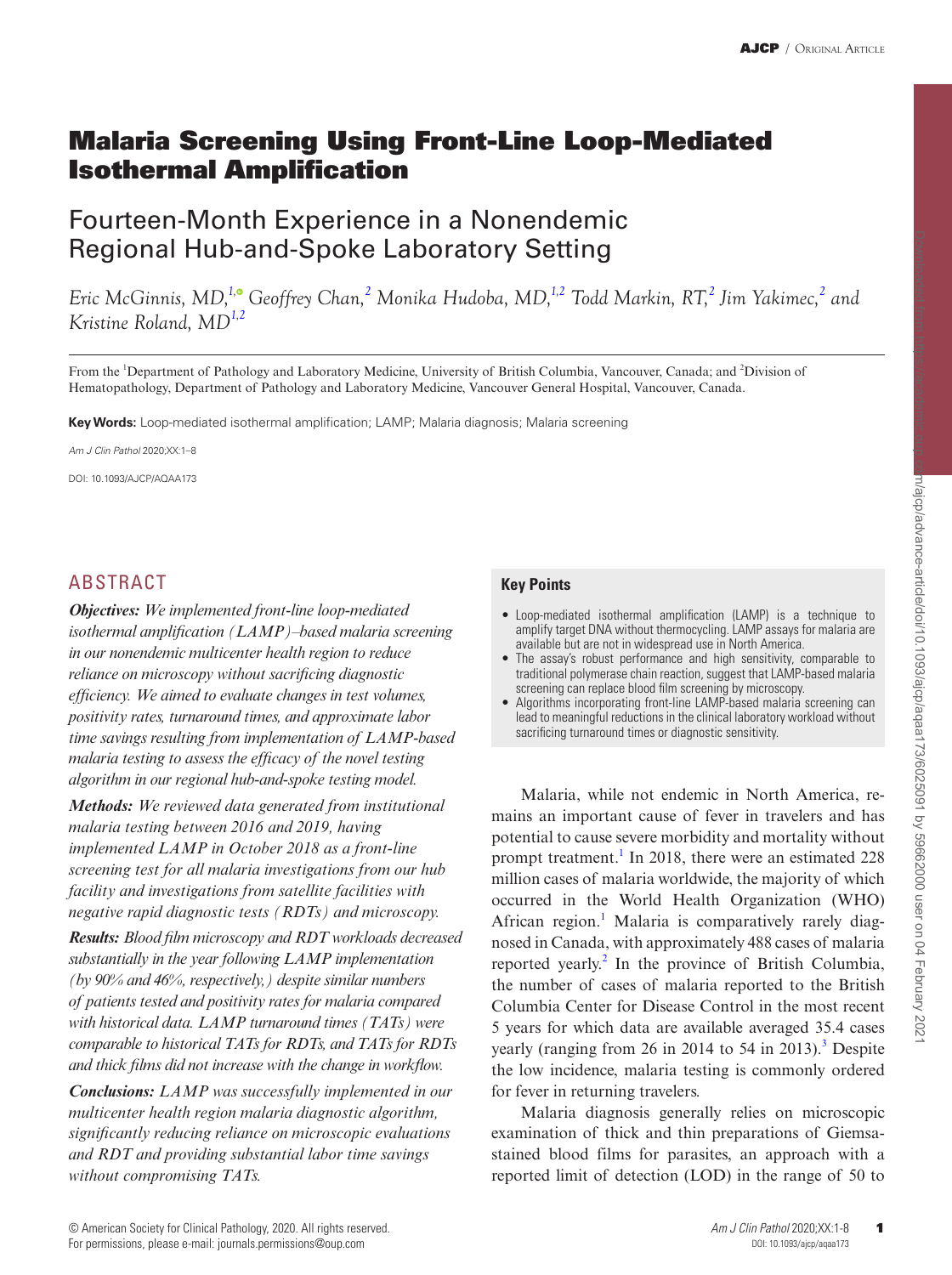100 parasites/µL of blood for typical microscopists (or as low as 5 parasites/µL of blood for highly skilled micro-scopists).<sup>[4](#page-7-1)[-6](#page-7-2)</sup> Accurate diagnosis by microscopic methods depends on the quality of blood films, degree of parasitemia, available equipment, and expertise of staff. Maintaining staff competency may be challenging in laboratories that encounter malaria infrequently, an issue that is compounded by low parasitemia in nonendemic settings.<sup>[5](#page-7-3)</sup> Furthermore, repeated blood films are recommended if initial evaluations are negative, resulting in prolonged or repeated patient visits.<sup>[2](#page-6-1)</sup> Rapid diagnostic tests (RDTs) capable of detecting *Plasmodium* antigens by immunochromatography can be implemented as a potential alternative or adjunct to microscopy and do not require specialized laboratory skills. Many RDTs are available for purchase and differ in *Plasmodium* species detected but are generally limited by a LOD similar to or less sensitive than that of microscopy for *P falciparum* (particularly at low parasitemia) and lower sensitivity to the presence of other *Plasmodium* species.<sup>[2](#page-6-1),[5](#page-7-3)</sup> Detection of asymptomatic carriers of malaria parasites with extremely low parasitemia, an important group to identify in the setting of travel or immigration medical assessment, is difficult using microscopy or RDT testing and may be facilitated by molecular detection methods.<sup>[7](#page-7-4)</sup>

Molecular malaria detection techniques based on traditional polymerase chain reaction (PCR) have the advantage of high sensitivity, with reported LOD of 0.5 to 5 parasites/µL of blood; however, their use may be limited by the requirement for molecular technical capacity.<sup>[4](#page-7-1)[,5](#page-7-3)</sup> Loop-mediated isothermal amplification (LAMP) is a nucleic acid amplification technique using polymerases and primers designed for rapid amplification of target DNA without the requirement for labor-intensive initial DNA extraction or thermocycling during the reaction; this substantially simplifies molecular detection of malaria and extends its accessibility beyond laboratories with dedicated molecular facilities.<sup>8</sup> The Alethia Malaria LAMP assay (known previously as Illumigene Malaria; Meridian Bioscience) has shown superior sensitivity and specificity for detection of malaria compared with microscopy in validation studies, with relative ease of implementation in clinical laboratories, robust detection of *Plasmodium* parasites at the genus level (without species discrimination), and reported LOD similar to that of traditional PCR. $<sup>9-11</sup>$  $<sup>9-11</sup>$  $<sup>9-11</sup>$  $<sup>9-11</sup>$  The high sensitivity and negative predic-</sup> tive value suggests that a single negative result is sufficient to exclude a diagnosis of malaria.<sup>[12](#page-7-8)[,13](#page-7-9)</sup>

Our clinical laboratory operates in a large tertiary care hospital and serves as the regional malaria testing center for 10 satellite community hospitals and health centers. Historically, our method of malaria investigation has relied on microscopy and RDT testing performed throughout the region, with centralized speciation and reference laboratory confirmation. To reduce reliance on microscopy within our region without loss of diagnostic sensitivity, we designed a new malaria testing workflow incorporating front-line LAMP screening at our hub facility. Previous studies have validated the Alethia LAMP malaria detection assay for use in travelers returning to nonendemic areas and demonstrated excellent diagnostic performance.[12-](#page-7-8)[16](#page-7-10) Malaria testing algorithms incorporating front-line LAMP as a screening test in nonendemic regions have been devised by several groups; however, published data regarding a multicenter approach are lacking.  $9,12,15$  $9,12,15$  $9,12,15$  In this article, we describe our 14-month institutional experience with front-line LAMP testing in a multicenter setting—to our knowledge, the first report of its kind—and estimate impacts on workload relative to the preimplementation standard workflow.

#### **Materials and Methods**

#### **Testing Sites**

Our 1,000-bed tertiary care center acts as the hub facility for specialty hematology laboratory testing for 10 acute care satellite facilities in a hub-and-spoke regional model, serving a population of 1.25 million. Characteristics of the 10 satellite facilities are listed in **[Table 1](#page-2-0)1**. Each satellite facility has a variable on-site test menu, but all send samples to the hub site for additional testing and confirmation. Sample transport systems include air, ferry, and ground modalities.

#### **Internal Validation of LAMP Testing**

On-site validation of the Alethia Malaria LAMP assay with Illumipro-10 instruments (Meridian Biosciences) was performed before implementation. All hematology technologists at the hub site were trained in LAMP. LAMP was evaluated for accuracy against traditional Wright-Giemsa–stained thin film and Giemsastained thick film microscopy using 79 patient samples, 13 of which had been confirmed positive by PCR. These positive specimens included cases of *P falciparum*, *P vivax*, and *P ovale*, with known parasitemia ranging from less than 0.1% to 5.2%. The lower LOD of the LAMP assay was determined using serial dilutions of 7 specimens positive for malaria, prepared using ABO-compatible whole blood, to determine the lowest parasitemia resulting in a positive LAMP result. LOD represented as parasites/µL of blood was calculated using percentage of parasitemia by WHO approximations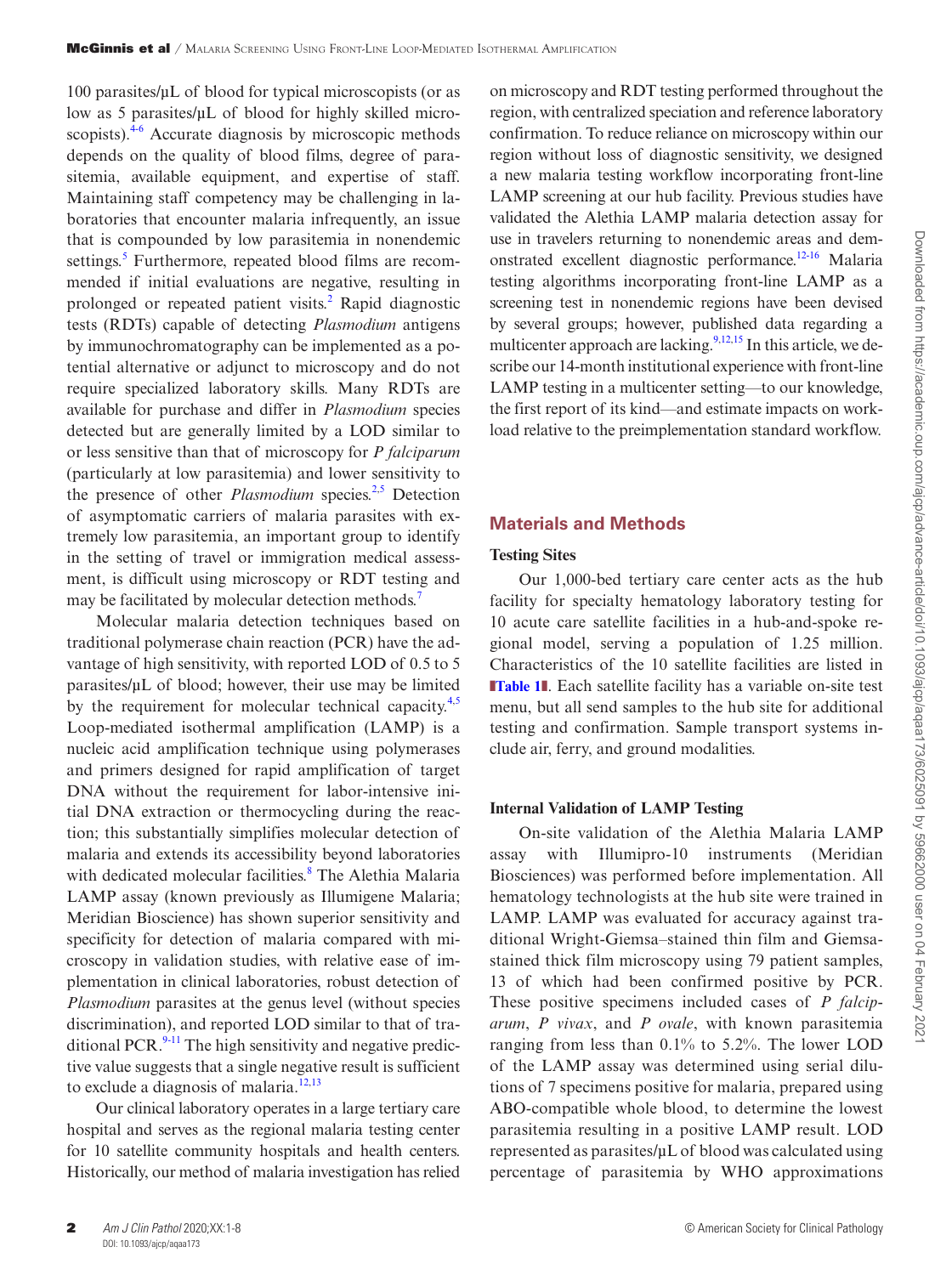<span id="page-2-0"></span>

| $\blacksquare$ Table $1\blacksquare$                                                                       |  |
|------------------------------------------------------------------------------------------------------------|--|
| Characteristics of Satellite Facilities Affiliated With the Hub Facility for Hematology Laboratory Testing |  |

|                                       | Sat 1 | Sat 2 | Sat 3 | Sat 4            | Sat 5            | Sat 6 | Sat 7 | Sat 8            | Sat 9            | <b>Sat 10</b>    |
|---------------------------------------|-------|-------|-------|------------------|------------------|-------|-------|------------------|------------------|------------------|
| Acute care capacity                   | 92    | 264   | 228   | 21               | 46               | 20    |       | 33               | 14               | 15               |
| 24/7 laboratory                       | Yes   | Yes   | Yes   | Yes <sup>b</sup> | Yes <sup>b</sup> | No    | No    | Yes <sup>b</sup> | Yes <sup>b</sup> | Yes <sup>b</sup> |
| RDT on-site                           | Yes   | Yes   | Yes   | Yes              | Yes              | Yes   | Yes   | Yes              | Νo               | No               |
| Distance <sup>ª</sup> from hub,<br>km | 10    | 15    | 10    | 65               | $70^{\circ}$     | 125   | 155   | $175^{\circ}$    | $430^\circ$      | $485^{\circ}$    |

RDT, rapid diagnostic test; Sat, satellite.

a Nearest 5 km.

**b** On-call technologist available overnight.

**c** Includes ferry.

d Includes air.

between these measures in severe *P falciparum* malaria.<sup>[17](#page-7-12)</sup> The assay performed as expected in internal validations of specimen transport and stability with room temperature or frozen aliquot storage (including with positive specimens frozen for up to 6 months).

The 66 samples that were negative by thin and thick film microscopic evaluation were also negative by LAMP, and all 13 samples positive by microscopic evaluation also tested positive by LAMP. LAMP testing following serial dilutions of 3 different samples containing *P falciparum* yielded a lower LOD ranging from 0.5 to 5 parasites/µL of blood (parasitemia of 0.00001% to 0.0001%). For *P vivax*, 2.5 parasites/ $\mu$ L of blood (parasitemia of 0.00005%) were detectable by LAMP, and for *P ovale*, 3.4 parasites/µL of blood (parasitemia of 0.000067%) were detectable (where LODs for each non–*P falciparum* species were assessed by serial dilution of 1 positive sample).

### **Diagnostic Workflow for Malaria Investigations Before and After Implementation of LAMP**

The diagnostic workflow for malaria investigation before implementation of LAMP is depicted in ❚**[Figure 1](#page-3-0)**❚. Before implementation of LAMP, test requests for malaria resulted in microscopic and RDT evaluation in all cases. Five thin and 4 thick films were prepared within 1 hour of blood collection. Two technologists reviewed the thin films (20-30 minutes) and issued a preliminary result to the ordering physician, and all satellite facilities then forwarded both thin and thick films to the hub for review by the pathologist (except satellite 2, where slides were reviewed by on-site pathologists). RDT for *P falciparum* (N.C.S. Malaria Rapid Test; Nova Century Scientific) was performed in all cases; for satellite facilities without RDT available in-house, RDT testing was performed at the hub facility. Malaria investigations originating from the hub facility followed an identical testing algorithm. Cases positive for malaria infection were sent to the provincial reference laboratory for confirmation by PCR. In the majority of cases where RDT and microscopy were negative, patients would be discharged with a requisition to have their second and third blood films performed at an outpatient laboratory.

On October 24, 2018, the testing algorithm was changed to incorporate LAMP as a front-line test for malaria investigation ❚**[Figure 2](#page-3-1)**❚. Satellite facilities are now instructed to forward a sample aliquot at room temperature to the hub site for LAMP testing, as well as thin and thick film slides (which are required for parasitemia calculation and speciation of positive cases). Given that there would be delays in issue of LAMP results because of transport time, 2 steps of the original workflow were maintained. First, all sites that can perform RDT maintain this test to quickly identify *P falciparum* infections and report results while awaiting LAMP. Second, wherever possible, technologists at satellite facilities perform a screen (5 minutes) of the thin film slide before sending it to the hub, with the intent of identifying obvious cases of non–*P falciparum* infection (where preliminary results are reported only when screening identifies parasites).

At the hub facility, LAMP serves as the initial malaria screening test. Positive LAMP results are followed by RDT (if not already performed), technologist review of thin films for determination of parasitemia, pathologist review of thick films for speciation, and referral to the reference laboratory for confirmation. Negative LAMP testing in all cases is considered confirmation of the absence of malaria infection, and no further investigations are undertaken.

### **Data Collection and Review**

All instances of malaria testing requested at the hub facility and satellite facilities in the 14 months following LAMP implementation (November 2018 to December 2019, inclusive) and the 34-month period preceding LAMP implementation (January 2016 to October 2018, inclusive) were identified by query of the laboratory information system and reviewed. We tabulated the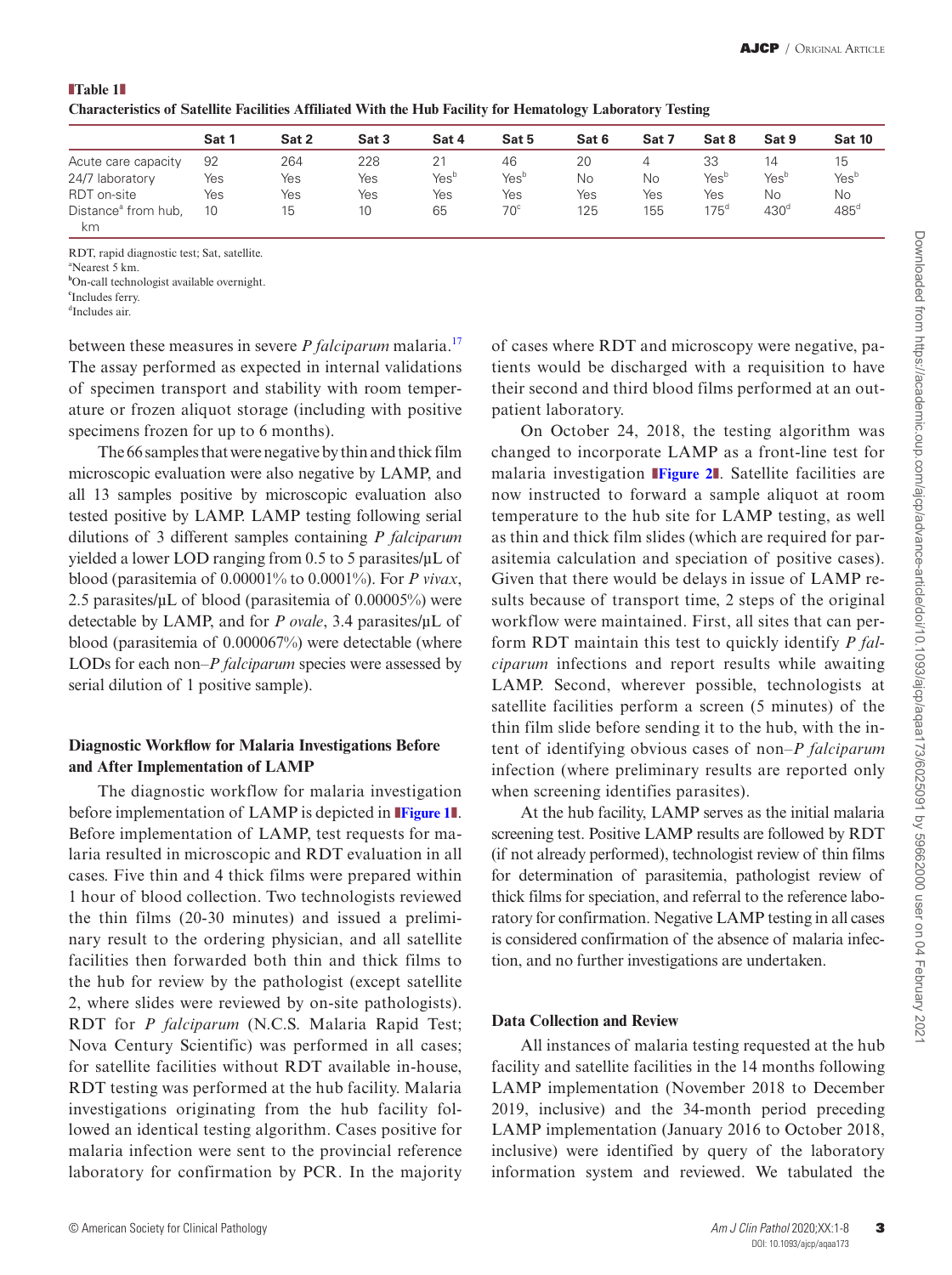

**Figure 1** Workflow for malaria investigations ordered before implementation of loop-mediated isothermal amplification at the hub facility. <sup>a</sup>Rapid diagnostic tests (RDT) were performed at the hub facility for cases from satellite facilities without RDT capability on-site. <sup>b</sup>Thin film review refers to thorough (20- to 30-minute) technologist evaluation for parasites.

<span id="page-3-0"></span>

<span id="page-3-1"></span>**Figure 2** Workflow for malaria investigations after implementation of loop-mediated isothermal amplification (LAMP) at the hub facility. <sup>a</sup>For satellite facilities without rapid diagnostic tests (RDT) on-site, LAMP is performed at the hub facility instead (unless malaria is identified on thin film screening). <sup>b</sup>Thin film screen refers to rapid (<5-minute) technologist evaluation for parasites. <sup>°</sup>RDT is performed for all positive LAMP studies except when previously resulted as negative.

number of malaria tests performed, the frequency of positive results, malaria parasite species identified, test turnaround times (TATs; defined as time from sample collection to time of result entry), and estimated labor

savings (including technical staff and pathologists) resulting from the change in the testing algorithm following implementation of LAMP. Median TATs were compared between calendar years using Kruskal-Wallis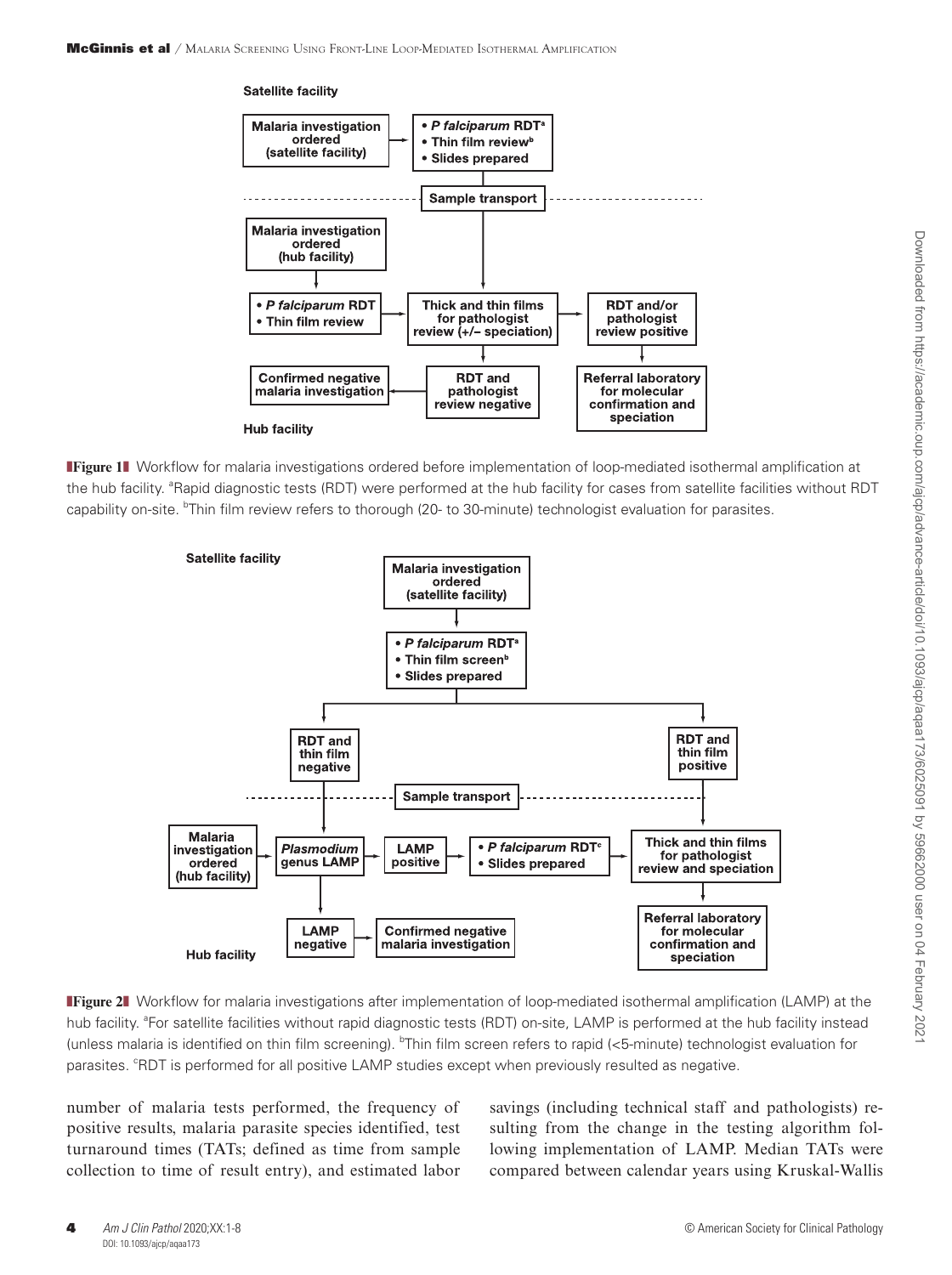<span id="page-4-0"></span>❚**Table 2**❚

|                                                         | 2016      | 2017      | 2018    | 2019   |
|---------------------------------------------------------|-----------|-----------|---------|--------|
| Patients tested                                         | 284       | 309       | 275     | 293    |
| Patients positive for malaria, No. (%)                  | 10(3.5)   | 10(3.2)   | 13(4.7) | 9(3.1) |
| LAMP tests performed                                    | <b>NA</b> | <b>NA</b> | 49      | 302    |
| RDTs performed                                          | 371       | 383       | 300     | 191    |
| No. of positive RDTs (patients)                         | 3(2)      | 15(9)     | 9(9)    | 6(5)   |
| Thin and thick films resulted for all patients          | 390       | 402       | 302     | 36     |
| Thin and thick films resulted for patients with malaria | 29        | 21        | 31      | 23     |

**Number of Tests Performed per Calendar Year at the Hub Facility and Satellite Facilities (Combined) and Identified Malaria Infectionsa**

LAMP, loop-mediated isothermal amplification; NA, not applicable; RDT, rapid diagnostic test.

a LAMP testing was implemented in October 2018.

testing with post hoc Dunn pairwise comparison (with  $\alpha$  = 0.0083 after correction for multiple comparisons by the Bonferroni method).

### **Results**

### **Testing Performed per Calendar Year During the Study Period**

Malaria investigations performed within the region during the study period are depicted in ❚**[Table 2](#page-4-0)**❚. After implementation of LAMP as the front-line screening test in October 2018, there were a total of 351 LAMP tests performed (including 302 in the calendar year 2019) for 339 patients; 11 patients had at least 1 repeat LAMP test performed. Despite similar numbers of patients investigated for malaria (with similar rates of positive investigations) before and after implementation of LAMP, RDT testing performed decreased substantially following the introduction of the new workflow, from a mean of 351 RDTs per year between 2016 and 2018 to 191 in 2019 (a 46% decrease). This reduction reflects the discontinuation of RDTs performed at the hub site, where a negative LAMP result precludes further testing. The number of thin and thick films reported decreased markedly in the same period, from a mean of 365 per year between 2016 and 2018 to 36 in 2019 (a 90% decrease). This difference reflects the change in policy such that full microscopic assessment is performed only after a positive LAMP or RDT result.

Speciation of positive cases identified from the hub facility and satellite facilities is presented in ❚**[Table 3](#page-5-0)**❚. The most frequently detected species was *P falciparum* (60% of cases), followed in order by *P vivax* (21%)*, P ovale* (12%), and *P malariae* (7%). No cases of *P knowlesi* were detected. LAMP was positive in 2 patients with malaria infections where parasites were either very difficult to detect or were not detectable at all by microscopy (1 case of *P malariae* and 1 case that could not be speciated).

Both cases were confirmed positive by the reference laboratory.

## **TATs for Testing Per Calendar Year During the Study Period**

Median TATs for RDT testing, thick and thin film review, and LAMP testing performed at the hub and satellite facilities were reviewed ❚**[Table 4](#page-5-1)**❚. Median TATs for RDTs decreased slightly from previous years after implementation of LAMP ( $P < .0001$ ), whereas TATs for results to be issued for thick films remained similar  $(P > .5)$ . TATs for results to be issued for thin films increased as a consequence of the new diagnostic workflow ( $P = .001$  to  $P = .004$ , wherein results were issued for thin films only on positive cases identified by LAMP or RDT testing, incorporating sample transport time to the TAT in the majority of cases.

The median TATs for LAMP testing in 2019 from each originating site were determined to evaluate the effect of sample transport time on result reporting ❚**[Table 5](#page-5-2)**❚. In this period, the hub facility was able to provide LAMP results with median TATs only slightly longer than historical median TATs for RDTs. Median TATs for LAMP testing from satellite facilities varied widely (ranging from a minimum of 6.3 hours to a maximum of >20 hours), largely depending on geographic proximity and mode of transport.

## **Discussion**

Testing for malaria is ordered relatively frequently, with a positivity rate of less than 5% in our region. Before implementation of LAMP, the facilities in our region experienced significant workload burdens associated with performing microscopy on mostly negative samples, and maintaining staff competency in the morphologic identification of parasites was challenging. Implementation of LAMP as a front-line screening test resulted in a reduction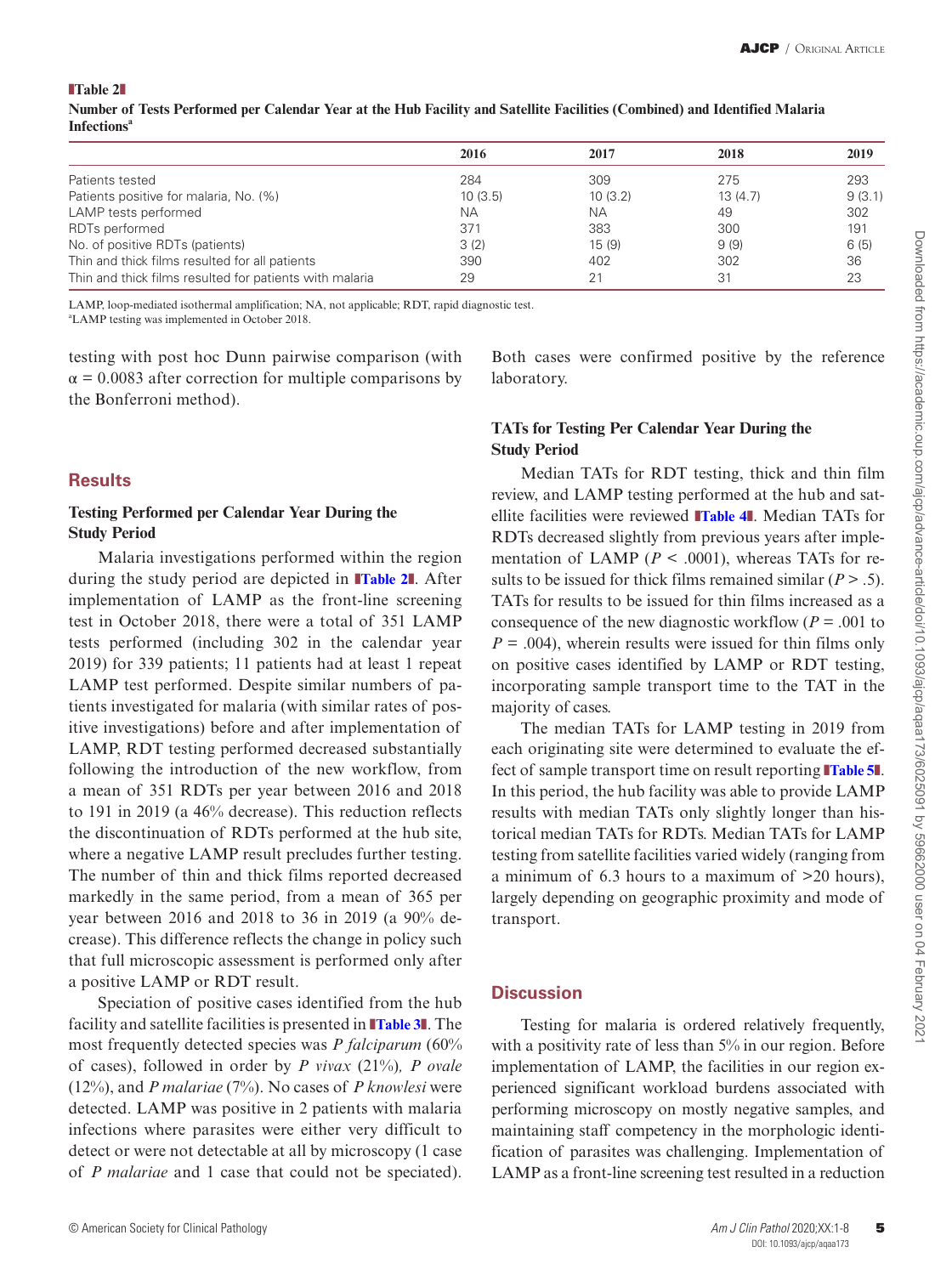#### <span id="page-5-0"></span>❚**Table 3**❚

**Malaria Species Identified During the Study Period by Calendar Year by Testing Performed on Specimens Originating From the Hub and Satellite Facilities**

|                                                     | 2016            | 2017            | 2018            | 2019                        |
|-----------------------------------------------------|-----------------|-----------------|-----------------|-----------------------------|
| Malaria cases identified (total)                    | 10              | 10              | 13              | 9                           |
| Malaria cases originating from hub facility         | Total: 6        | Total: $5$      | Total: $13^a$   | Total: 4                    |
|                                                     | P ovale: 5      | P falciparum: 4 | P falciparum: 9 | P falciparum: 3             |
|                                                     | P vivax: 1      | P vivax: 1      | P vivax: 4      | P malariae: 1               |
|                                                     |                 |                 | P malariae: 1   |                             |
| Malaria cases originating from satellite facilities | Total: 4        | Total: 5        | Total: $0$      | Total: 5                    |
|                                                     | P falciparum: 2 | P falciparum: 5 |                 | P falciparum: 2             |
|                                                     | P vivax: 2      |                 |                 | P vivax: 1                  |
|                                                     |                 |                 |                 | P malariae: 1               |
|                                                     |                 |                 |                 | Unspeciated: 1 <sup>b</sup> |

#### *P*, *Plasmodium*.

a Including 1 case of coinfection involving *P falciparum* and *P vivax*. <sup>b</sup>Only detected by molecular methods and unable to be speciated.

## <span id="page-5-1"></span>❚**Table 4**❚

**Median TATs for All Testing Performed by Satellite Facilities or the Hub Facility (Combined) per Calendar Year, Excluding Satellite 8 for Which Data Were Not Available**<sup>4</sup>

|                | 2016             | 2017             | 2018             | 2019             |
|----------------|------------------|------------------|------------------|------------------|
| <b>RDTTAT</b>  | $1.4(1.0-2.3)$   | $1.5(1.0-2.3)$   | $1.4(1.0-2.3)$   | $1.1(0.8-2.0)$   |
| Thin film TAT  | $2.3(1.7-3.5)$   | $2.4(1.8-3.7)$   | 2.4 (1.8-3.6)    | $3.2(2.0 - 7.4)$ |
| Thick film TAT | 21.5 (14.6-27.7) | 24.0 (16.2-35.0) | 22.1 (13.2-34.8) | 23.7 (15.0-29.7) |
| <b>LAMPTAT</b> | NА               | NA.              | $4.2(2.2 - 7.7)$ | $5.0(2.2-8.3)$   |

LAMP, loop-mediated isothermal amplification; NA, not applicable; RDT, rapid diagnostic test; TAT, turnaround time. a Data are shown as median (interquartile range).

## <span id="page-5-2"></span>❚**Table 5**❚ **Median TATs for LAMP Testing Performed in the First Full Calendar Year Following Test Implementationa**

|                                                                                                                                                                                          | Sat 1 | Sat 2 | Sat 3 | Sat 4 | Sat 5 | Sat 6 | Sat 7 | Sat 8 | <b>Sat 10</b> | Hub |
|------------------------------------------------------------------------------------------------------------------------------------------------------------------------------------------|-------|-------|-------|-------|-------|-------|-------|-------|---------------|-----|
| LAMP TAT, median 6.3 (5.1-7.4) 7.5 (5.6-13.1) 6.8 (5.3-10.5) 9.2 (7.4-12.5) 11.4 (9.3-16.2) 10.3 (7.2-24.5) 11.3 (9.0-19.7) 21.3 (16.7-31.2) 9.2 (7.4-12.5) 2.0 (1.7-2.8)<br>$I(QR)$ , h |       |       |       |       |       |       |       |       |               |     |
| No. of tests                                                                                                                                                                             | 26    | 34    | 61    |       |       |       |       |       |               | 133 |

IQR, interquartile range; LAMP, loop-mediated isothermal amplification; Sat, satellite; TAT, turnaround time. a No LAMP tests originated from satellite 9.

in microscopy workload at all our regional facilities, without a noticeable loss in test sensitivity. Although we observed the lowest rate of positivity for malaria infections (3.1%) in the year following implementation, we found that LAMP detected 2 malaria infections with low parasitemia that would have been missed by microscopy and RDT. Therefore, although we did not directly compare LAMP in parallel with microscopy, we have confidence that our new process did not miss cases of malaria. Previous investigators have reported that LAMP is more sensitive than microscopy. Cheaveau et al<sup>[9](#page-7-6)</sup> prospectively tested returning travelers using LAMP and found 7 infections identified by LAMP that were missed by microscopy; they reported overall sensitivity and specificity of 100% for identification of malaria using LAMP. De Koninck et  $al<sup>12</sup>$  compared LAMP with microscopy and RDT on prospective

and retrospective samples and identified 3 false-negative RDTs and 1 false-negative microscopic evaluation, all of which were detected by  $LAMP<sup>12</sup>$  Importantly, skill in microscopy remains an integral component of malaria diagnosis when LAMP screening is positive because parasitemia cannot currently be quantified by LAMP, and the pan-specific *Plasmodium* assay in use in our laboratory is incapable of speciation.

Our testing algorithm shares similarities with published proposals in that LAMP is used as a front-line test, and no further testing is required for negative results. $9,11,12$  $9,11,12$  $9,11,12$  $9,11,12$ Notable differences in our algorithm's design are incorporated to facilitate timely identification of malaria infections in our geographically dispersed multicenter health region, including earlier use of RDT and microscopic screening in satellite facilities to ensure rapid detection of *P falciparum*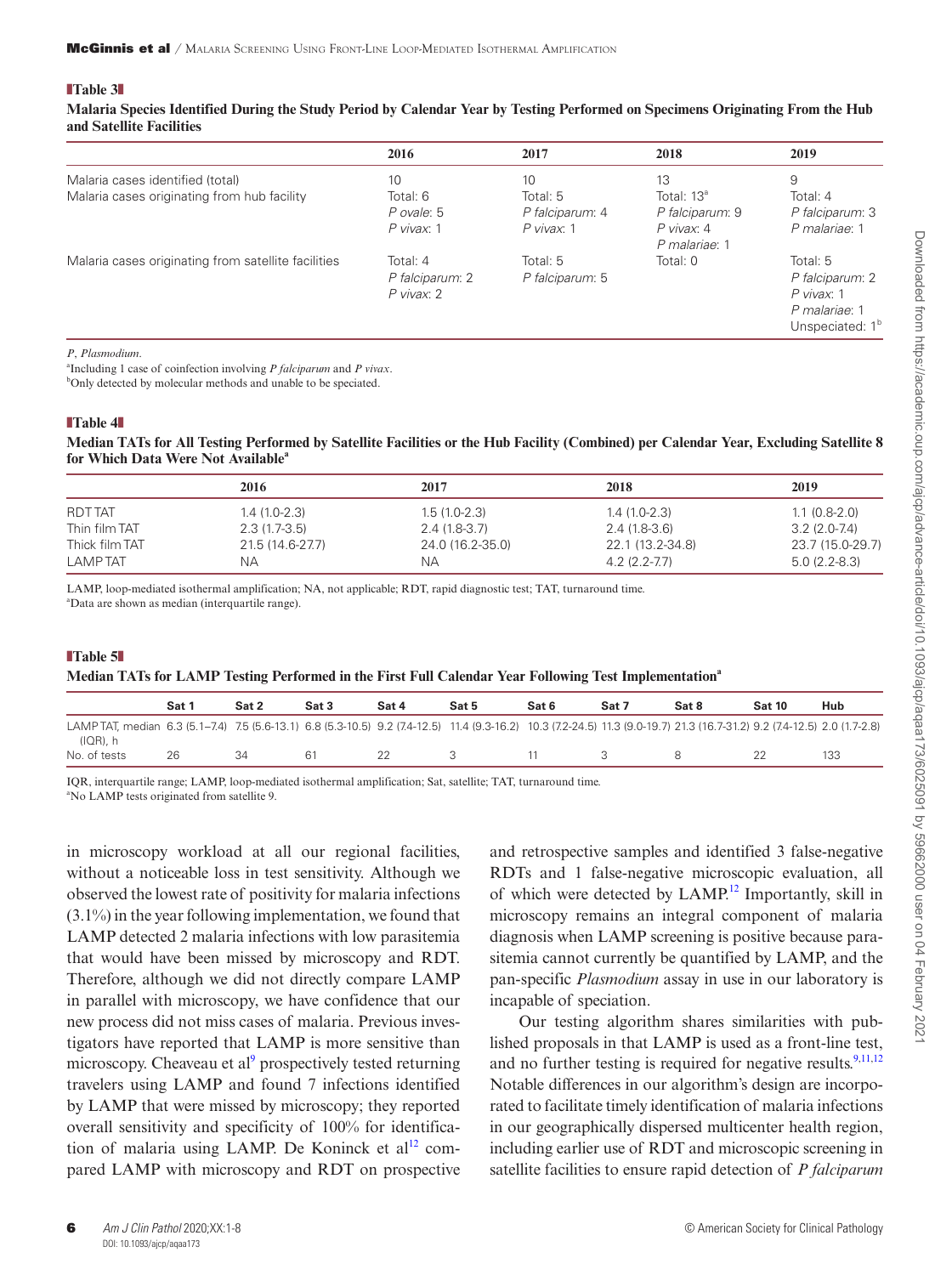and non–*P falciparum* infections with high parasitemia before referral for centralized testing.

During validation studies, no false-negative or falsepositive tests were observed, and we are not aware of any patient who tested negative by LAMP and subsequently tested positive at another laboratory, consistent with the previously reported near-perfect sensitivity and specificity for the assay kit. $9-11,13$  $9-11,13$  $9-11,13$  The lower LOD identified by serial dilution of malaria-infected whole blood specimens was found to be as low as 0.5 parasites/µL of whole blood for *P falciparum*, and 2.5 or 3.4 parasites/µL of whole blood for *P vivax* and *P ovale*, respectively—findings comparable to LOD studies performed previously by other groups.<sup>[4](#page-7-1),[5](#page-7-3)</sup> Relative to reported LODs of 50 to 100 parasites/µL of blood for average microscopists reviewing thin and thick films or to LODs generally greater than 200 parasites/ $\mu$ L for RDTs (depending on the assay in use), LAMP provides substantial improvement in sensitivity, rivaling that reported for molecular testing using traditional PCR.[4](#page-7-1),[5](#page-7-3)

Implementation of LAMP as a front-line test at the hub facility has not increased TATs for the overall process of malaria diagnosis to a clinically relevant degree, as indicated by the similarity between LAMP TATs in the first calendar year after implementation and historical RDT TATs. For satellite facilities, timely identification of *P falciparum* infections remains primarily dependent on RDT. TATs for LAMP in malaria investigations originating from satellite facilities with negative RDT testing and thin film screens varied depending on the distance from the site to the hub facility and the mode of transport. Notably, median TATs for LAMP testing originating from satellite facilities were shorter than historical median TATs for pathologist thick film interpretation: negative investigations not requiring thick film review in the new algorithm have finalized results issued with shorter TATs, whereas positive investigations have finalized thick film reviews with TATs comparable to those in the pre-LAMP testing framework. The overall result is an algorithm with greater diagnostic efficiency and no undue delay in provision of results to clinicians despite test centralization.

We expected that implementing LAMP in routine malaria diagnosis would reduce laboratory staff workload. Assuming 300 malaria investigations are ordered in a typical year with a positive malaria identification rate of 3% (ie, 10 patients), 290 patients with initial negative investigations would ultimately result in a total of 870 thin and thick film reviews for definitive exclusion of malaria in the pre-LAMP workflow. With full microscopic evaluation requiring approximately 40 cumulative minutes of technologist time and 15 minutes of pathologist time, yearly microscopy workload times are estimated at 34,800 minutes (580 hours) of technologist time and 13,050 minutes (217 hours) of pathologist time. The technologist time commitment required for LAMP set up is approximately 15 minutes, for a total of 4,350 minutes of technologist time to test 290 patients. Consequently, the net savings would be an estimated 30,450 minutes (507 hours) of technologist time and 13,050 minutes (217 hours) of pathologist time. In addition to these savings, unnecessary patient interactions with the health care system for follow-up slide reviews are minimized.

A limitation of this study is that we did not encounter cases of *P knowlesi* (there are no reported cases to date in our region) and cannot comment on the detection rate of this species using our algorithm. Our hub-and-spoke testing model is reliant on several modes of transportation to transport specimens to the hub facility, and transport delays (due to weather or other unexpected disruptions) could delay the diagnosis of infections with non—*P falciparum* species; however, this has not been an issue we have experienced to date. We experienced no "invalid" LAMP results during the study period, an issue reported as an infrequent occurrence by other investigators. $9,11$  $9,11$ 

### **Conclusions**

We successfully implemented a LAMP-based malaria investigation workflow in our regional multicenter laboratory model in a malaria nonendemic area. Thin and thick film microscopic review and RDT testing were substantially reduced, facilitating meaningful labor savings for technical staff and pathologists while maintaining diagnostic sensitivity and not sacrificing TAT in malaria diagnosis. The relatively low technical requirements and rapid TAT make LAMP-based malaria screening an excellent option for diagnostic laboratories, particularly in the North American nonendemic setting, where maintenance of proficiency in microscopy may be challenging.

*Corresponding author: Eric McGinnis, MD; [eric.mcginnis@vch.ca](mailto:eric.mcginnis@vch.ca?subject=).*

#### **References**

- <span id="page-6-0"></span>1. World Health Organization. *World Malaria Report 2019*. Geneva: World Health Organization; 2019.
- <span id="page-6-1"></span>2. Public Health Agency of Canada. Surveillance of malaria. [https://www.canada.ca/en/public-health/services/diseases/](https://www.canada.ca/en/public-health/services/diseases/malaria/surveillance-malaria.html) [malaria/surveillance-malaria.html.](https://www.canada.ca/en/public-health/services/diseases/malaria/surveillance-malaria.html) Updated November 17, 2016. Accessed April 20, 2020.